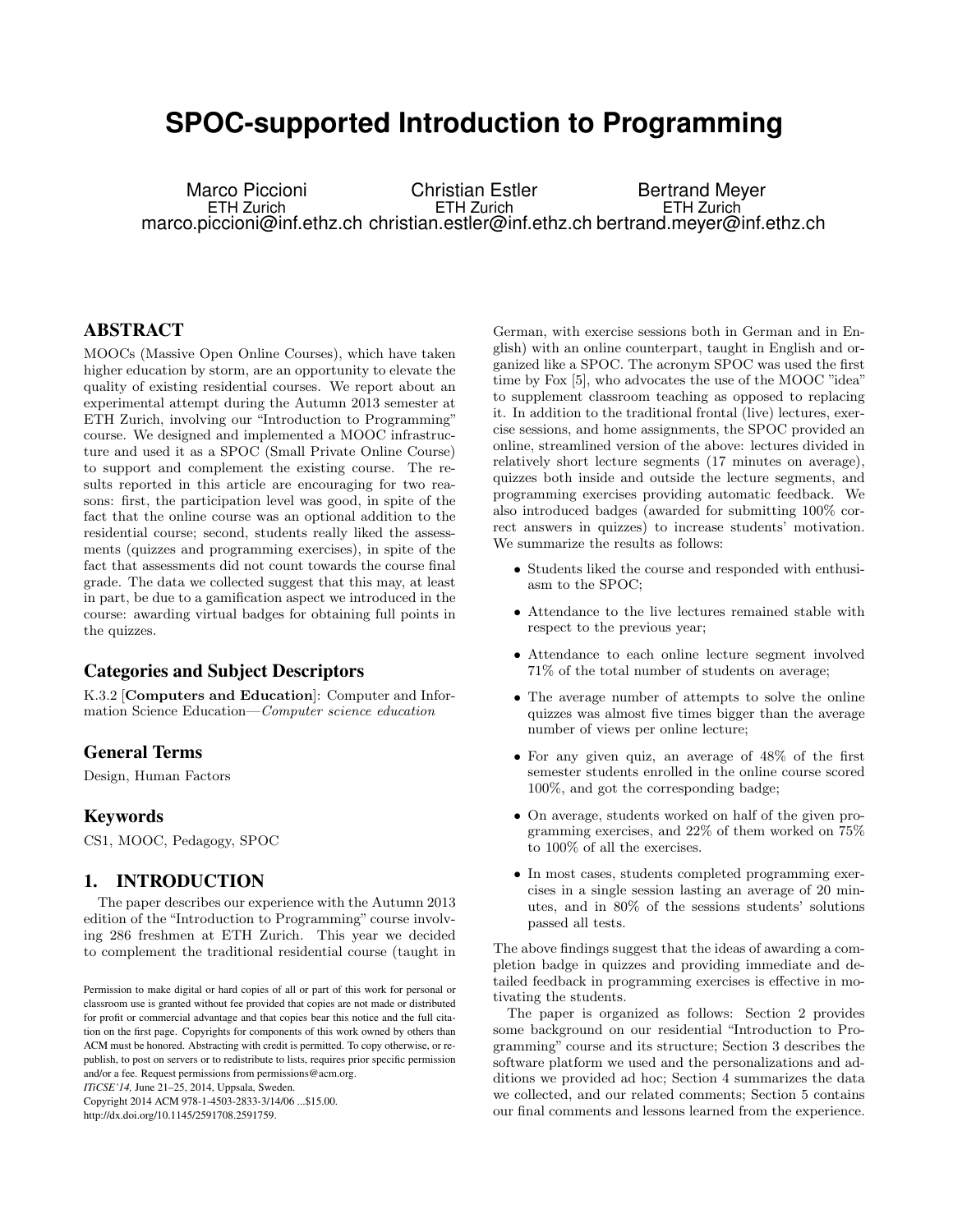Table 1: Students' initial computing experience

| Computer experience Number of Students |     | %  |
|----------------------------------------|-----|----|
| Less than 2 years                      |     |    |
| $2-4$ years                            |     | 2  |
| 5-7 years                              | 22  | 8  |
| 7-9 years                              | 69  | 25 |
| More than 10 years                     | 178 | 65 |
| Total                                  | 273 |    |
|                                        |     |    |

Table 2: Students' initial programming experience

| <b>Programming Experience</b> |    |
|-------------------------------|----|
| Never programmed              | 16 |
| No O-O experience             | 25 |
| Less than 100 classes         | 53 |
| More than 100 classes         | 6  |
| Total                         |    |

# 2. OUR "INTRODUCTION TO PROGRAM-MING" COURSE: STRUCTURE AND STU-DENT POPULATION

The residential course is 14 weeks long, excluding exams, which happen approximately 8 months after the course ends. The course includes four hours of live lectures per week over two days, and two hours of exercise sessions per week. The live lectures are of two kinds: traditional, frontal lectures and more interactive, hands-on exercise sessions. There are 10 home assignments and 2 mock exams to simulate a realistic exam setting. The exercise groups typically include 20 students each and are differentiated by skill level and language (English or German). Differentiating the exercise groups according to students' self-assessed skill levels (beginners, intermediate, and advanced) has proven to be quite effective in the last five years, because it enforced more homogeneous groups, which in turn helped to keep students with different backgrounds interested and motivated. Without this differentiation, advanced students tended to loose interest when teaching assistants were slowing down to explain basic concepts to beginners, while beginners tended to become frustrated when teaching assistants were speeding up to keep advanced students interested. The preliminary self-assessment questionnaire was useful to know also about the students' backgrounds.

We now summarize the results of this year's questionnaire. Table 1 clearly indicates that all the students have been significantly exposed to computers (mainly for Internet browsing, social networking, and games) for an average of 8 years (we also know that all of them have either a computer at home or a laptop). Though hardly surprising, it is worth mentioning that we have been having similar results since 2004, so these numbers appear to be rather stable.

To tailor the course to the student population, it is important to know about previous programming experience. The data we gathered on students' such experience is in line with what we observed in previous years. Table 2 shows that more than half of the students attending the residential course come with some object-oriented programming experience, while only 16% have never programmed before. In addition, 18% of the students have a part-time job that re-

Table 3: Previous knowledge of programming languages

| Programming language | $\bar{\mathcal{C}}_0$ |
|----------------------|-----------------------|
| Java                 | 23                    |
| C#                   | 13                    |
| <b>PHP</b>           | 12                    |
| JavaScript           | 10                    |
| $C++$                | 8                     |
| Eiffel               | 7                     |
| Python               | 7                     |
| Others               | 20                    |
| Total                | 100                   |

| Desired level experience Number of Students |     |     |
|---------------------------------------------|-----|-----|
| Beginner                                    | 99  | 36  |
| Intermediate                                | 126 | 46  |
| Advanced                                    | 48  |     |
| Total                                       | 273 | 100 |

quires some programming.

Table 3 shows the aggregated data about relevant programming language knowledge (we only considered answers claiming a "good" and "very good" knowledge) regardless of the knowledge distribution among students. To put the information in the right context, 41% of the total number of students enrolled in the course declared such a (good or very good) knowledge, and among them, the average student declared to know 2.5 programming languages. From the data it is clear that we have to deal with a wide selection of programming languages. This reinforces our choice to focus on the Eiffel programming language [4, 12] that, although not the most adopted for "Introduction to Programming" courses, makes it easier to express and teach the object-oriented concepts and methodology, and allows a gentle introduction to program verification through the Design by Contract technique [10].

Finally, in Table 4 we see students' self-assessed skill level that we used to assign them to a corresponding exercise group in order to avoid the issues of too heterogeneous exercise groups explained earlier.

Our approach to teaching "Introduction to Programming" is an extension of the "Inverted Curriculum" approach [11, 16]. In fact, we integrate the exercises based on the main GUI application (present in the residential course's home assignments) with smaller, self-contained examples and case studies. These allow students to focus on the main concepts in isolation, without the noise that a bigger application inevitably brings. The main application remains useful because it mimics the complexity of software they can find in real world applications, and lets the students cope with the software development activity that has been known for a long time to be the most relevant cost-wise: software maintenance [8].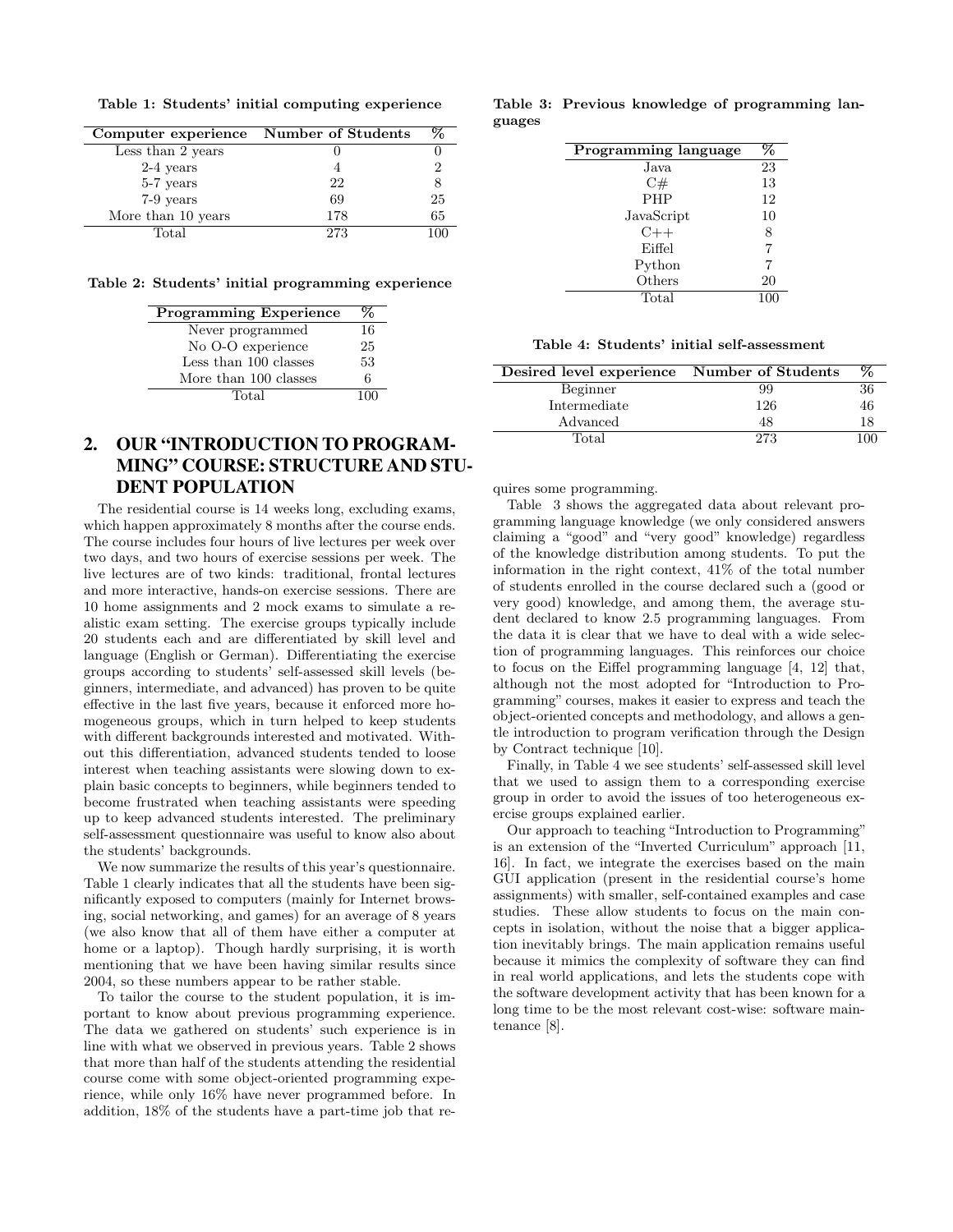# 3. OUR CUSTOMIZED ONLINE LEARNING PLATFORM

The platform we used was made of two distinct parts: a Moodle [2] installation, enhanced with a plugin we programmed to provide quizzes integrated in the online lectures, and a service infrastructure for developing and executing Eiffel programs in the browser, both running on our servers.

#### 3.1 Virtual Learning Environment

For implementing the SPOC we used the Moodle platform, because it is free, open source, widely used, extensible, actively maintained, and with a large user community.

The online course sequence is linear and consists of 14 lectures. Every online lecture is divided into one or more segments (of variable duration), one or more quizzes, and zero or more programming exercises. Topics' durations vary between 5 and 40 minutes, with an average of 17 minutes. To tackle the well known issues deriving from reduced attention span (see for example [13] for an old but still valid reference), we embedded quizzes in the longer online lecture segments. The quizzes provide immediate feedback, can be attempted an unlimited number of times and are not graded. Their purpose is twofold: to allow attention span recovery by breaking the online lecture flow, and to test short-term topic comprehension.

The quizzes for the online lectures appear in a dedicated area next to the (paused) video presentation, allowing for a side-by-side visualization of the quiz and the relevant lecture material. The quizzes are standard multiple choice quizzes, consisting on average of 5 questions with each question offering 7 possible answers.

In general, we designed quizzes and exercises to be useful both in the short term (after taking an online lecture) and in the long term (for reviewing material for the exam, that in our case happens 8 months after the course end).

It is noteworthy to compare the differences between our approach and the "closed laboratory" as advocated by the ACM/IEEE Joint Curriculum Task Force [3, 19]. A closed laboratory model is defined as a:

"scheduled, structured, and supervised assignment that involves the use of computing hardware, software or instrumentation for its completion. Students attend a closed lab by attending a scheduled session, usually 2-3 hours long, at a specific facility. Supervision is provided by the instructor. [...] Closed laboratories are particularly important in situations where the assignment relies on instructor-student interaction or a team effort among students to complete the work."

In our case the online exercises were intended as mostly optional self-study, they certainly did not rely particularly on instructor-student interaction (though some interactions actually took place, mostly by email) and they typically did not require a team effort among students.

#### 3.2 In-browser programming exercises

We used programming exercises as another form of student feedback for some of the more advanced online lectures. The exercises were designed to train the specific topics, e.g. recursion, by providing an incomplete program that needed to be completed by the students. The correctness of students' solutions was evaluated automatically by running a test-suite on their submitted programs. The number of passing and failing test cases, together with the individual test inputs and outputs, were reported back to the students and they could resubmit new solutions, as many times as they liked. We persisted each student's best solution to allow them to review their submission at a later time. Finally, the programming exercises provided references to the relevant documentation of library classes and APIs for each programming exercise.

The infrastructure used for the programming exercises is a self-contained web service that we developed for this SPOC. The service, publicly available [1], provides basic functionalities for writing and running programs in the browser, thus allowing students to learn and train programming skills without the need to install any software.

For each programming exercise, a lecturer uploads a template program code together with a test suite. Each exercise is then accessible on a separate web page that features a syntax-highlighted code editor, options for compiling and running the program, as well as an output window for displaying the results of running the test suite. And example of such a page is shown in Figure 1. Finally, the exercise pages are integrated into the main SPOC pages, similar to the YouTube lecture videos, through HTML frame tags.

#### 3.3 Assessment of student perception of the SPOC

Overall, students liked the course. With respect to the SPOC section, from Table 5 we see that for most of the students who answered the five questionnaires (in total we collected 318 answers for the various online lectures, quizzes, and programming exercises), the online lectures and quizzes were substantially just at the right difficulty level. The programming exercises were assessed as "too hard" by 23% of the respondents. This is consistent with our experience from previous years.

# 3.4 Participation

Our SPOC was de-facto open for enrollment to everybody. However, we did not advertise it, because we wanted to focus on our students during the first attempt of running this online course. A the end of the online course we had 327 enrollments, of which 286 were first semester students (determined through analysis of ETH Zurich email domains). Thus, apart from a few early testers and some outsiders constituting 12% of the enrolled participants, the majority of participants of the online course were ETH students.

Table 6 reports the hits per online lecture segment. Assuming that each student accessed each segment once or not at all, these data suggests that each segment was, on average, accessed by 71% of the students. Considering that "Introduction to Programming" students at our university take the exam approximately eight months after having attended the residential course, some may not have done all the exercises or attended all the online lectures during the course period, which is the period we used to collected the data presented here. This implies that our numbers are likely to be conservative estimates.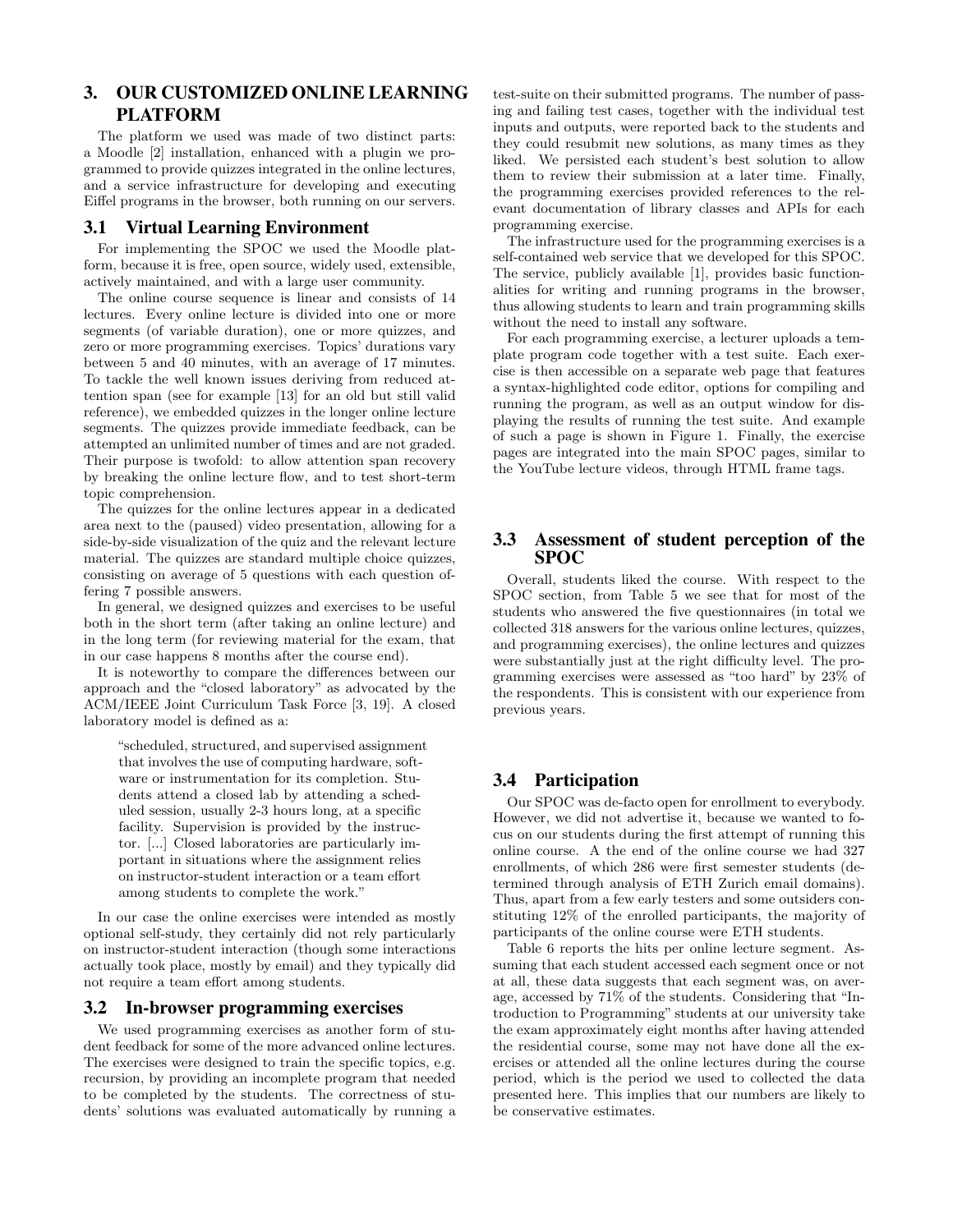Table 6: Hits for online lectures, quizzes, and badges awarded. Column "Hits" reports how often a unit was viewed; column "No. segments" reports how many segments were part of a unit; "Quiz hits" reports how quizzes were viewed; "No. quizzes" reports how many quizzes were part of each unit; "No. badges awarded" reports how many badges were awarded in each unit. The second part of the table shows average values for hits per unit\*, hits per segment\*\*, hits per quiz<sup>†</sup>, and badges per quiz<sup>‡</sup>.

| $\bold{Unit}$ | Hits   | No. segments   | Quiz hits | No. quizzes      | No. badges awarded |
|---------------|--------|----------------|-----------|------------------|--------------------|
| Unit 2        | 968    |                | 1597      |                  | 254                |
| Unit 3        | 588    |                | 2374      |                  | 191                |
| Unit 4        | 866    | $\overline{2}$ | 1790      |                  | 156                |
| Unit 5        | 915    | 3              | 1406      |                  | 169                |
| Unit 6        | 859    | 3              | 1337      |                  | 139                |
| Unit 7        | 585    | 3              | 703       | 3                | 488                |
| Unit 8        | 1191   | 5              | 1255      | 2                | 314                |
| Unit 9        | 654    | 3              | 935       |                  | 142                |
| Unit 10       | 870    | 5              | 1114      | 5                | 601                |
| Unit 11       | 213    |                | 803       |                  | 123                |
| Unit 12       | 228    | 2              | 550       |                  | 77                 |
| Unit 13       | 187    |                | 661       |                  | 131                |
| Unit 14       | 636    | 3              | 847       |                  | 116                |
| Unit 15       | 434    | 5              | 548       |                  | 67                 |
| Unit 16       | 542    | 4              | 733       |                  | 65                 |
| Total         | 9736   | 42             | 23583     | 22               | 3033               |
| Average       | $649*$ | $232**$        |           | $1072^{\dagger}$ | $138^{1}$          |



Figure 1: Screenshot of an in-browser programming exercise, showing the code editor and the output window which displays the passing and failing test cases.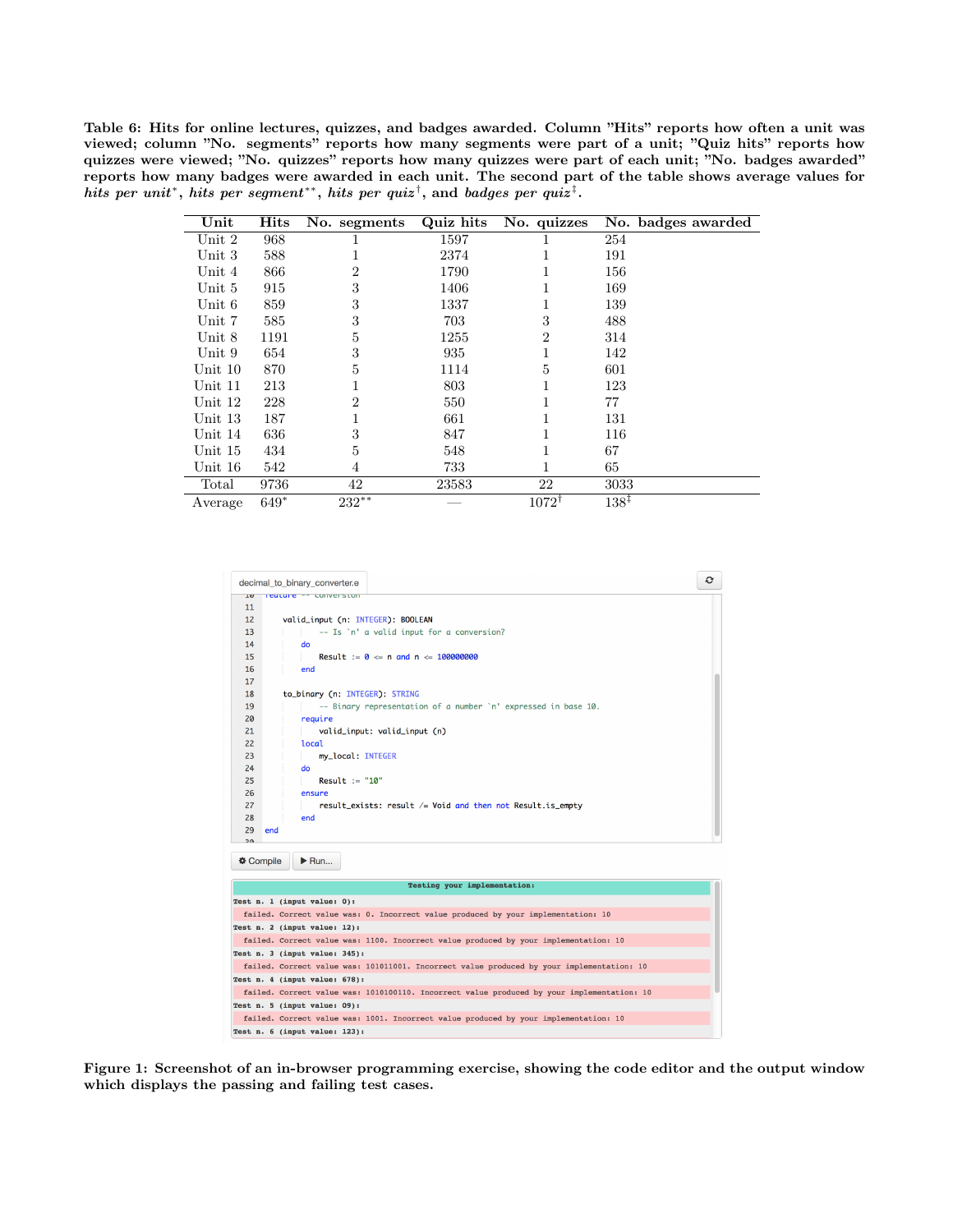Table 5: Student evaluation for SPOC online lectures, quizzes, and programming exercises (%)

|            |    | Assessment Lectures Quizzes Progr. exercises |
|------------|----|----------------------------------------------|
| Too easy   |    |                                              |
| Just right | 34 | 69                                           |
| Too hard   |    | 23                                           |

#### 4. COLLECTED DATA AND RESULTS

#### 4.1 Assessment of quizzes

While we allowed just one submission for the standard homework assignments that were independent of the SPOC, we allowed unlimited attempts for the online quizzes, to focus students on the formative aspect of the assessment [15, 17]. With the same objective in mind, we provided detailed feedback in most of the quiz answers [6]. Interestingly enough, we received feedback from the students who asked for even more feedback to foster their learning. Every quiz was made of several questions, and for each quiz attempt the questions were presented in different order and the corresponding answers randomly shuffled. Each quiz attempt was independent from the previous attempts, so students had to provide previously given correct answers again. We intended the quizzes to be not too time consuming (5 to 15 minutes each) and intended to help consolidate the corresponding online lecture topics. We also added to the quizzes a gamification aspect [7]: to motivate students to solve each quiz 100% correctly—a goal we decided to be reasonable given the quiz complexity—we designed and awarded an electronic badge for each entirely correctly solved quiz. There were no penalties for multiple quiz attempts, to encourage motivated students to get the associated badge if they really wanted to.

Indeed the quiz data in Table 6 show that students on average attempted quizzes almost five times more than they viewed online lectures. This is a surprising result, suggesting that the choice of awarding such badges for correct completion may have worked out well. Another interpretation could be that students might have clicked randomly on the quiz answers until they got the completion badge, without actually learning anything. Though this is in principle possible, we believe it is very unlikely: the probability for such students of achieving a 100% score on our quizzes (a quiz has, on average, 5 questions with 7 randomly shuffled answer options per question) is only 0.006%. Thus, it is clear that it would take many more than five attempts to achieve a perfect score in the quiz.

An interesting aspect emerging from our data is that students of our online course took many of the quizzes despite of the fact that quizzes did not influence the final grade. This suggest that the students were not only trying to optimize their learning efforts towards achieving good grades [14, 18] but were also motivated to prove to themselves that they can solve the various quizzes and receive all the badges.

Table 6 shows that for each quiz, an average of 138 students scored 100% and got the corresponding badge. These 138 students constitute 48% of the total number of first semester students enrolled in the online course. An interesting result, considering that only 20 students (6%) participated in all the online course activities.

While the quizzes fall under the category of multiple choice, they vary considerably in structure. For example, to test understanding of source code, we have one type of quiz in which students have to fill in the blanks in an existing incomplete program by choosing among options in several drop-down menus (one option each menu). The catch is that given a set of drop-down menu options, many of them can be correct if considered in isolation. However, only one of them is correct when considered in combination with the options in the other menus.

#### 4.2 Assessment of programming exercises

We also collected basic usage statistics for the programming exercises. For the analysis shown in this section, we focus on the main SPOC target group, consisting of the 286 first semester students. Out of those 286 students, a total of 105 (37%) worked on at least one of the four programming exercises we provided.

For all numbers reported in this section, we removed programming sessions that lasted less than two minutes as they are likely to represent students "having a quick look" but not actually working on the exercise.

We found that, on average, students worked on 1.7 out of the 4 programming exercises. About 22% completed three or four of the exercises.

The work on the exercises spreads over 190 distinct sessions, implying that, on average, a student worked in 1.8 distinct sessions (where a session is recorded as a browser session). This number indicates that, in most cases, students complete an exercise within a single session and do not return at a later time to try the programming exercise again. The average length of a student session, starting from the first compilation until the last compilation/execution, was about 20 minutes with at least 50% of all sessions lasting longer then 15 minutes.

Looking at the number of compilations (2004) and executions (826) of programs that were written by students, we observe, on average, 2.5 times more compilations than executions. We interpret this as an indicator that it takes students 2-3 attempts before they write syntactically correct code that can then be executed. This is in line with the amount of effort we expected from the average student to solve these kinds of programming exercises.

We believe that the feedback about passing and failing test cases motivates students in similar way the badges motivate them to complete the quizzes. We found that in almost 80% of all cases, students continued to work on their exercise solution until it passed all test cases.

While not all students worked on the programming exercises, individual feedback was mostly positive. For example, a student reported that

"The cool thing about MOOC is you don't need [an IDE] or even a Computer but . . . you can't debug it unless you copy it into [the IDE]."

This quote is in line with our impression that the convenience of in-browser programming exercises is appreciated but more advanced features should be added to improve the student's experience.

#### 5. CONCLUSIONS

Research shows that even though MOOCs offer autonomy and connectedness, the lack of support and guidance can be